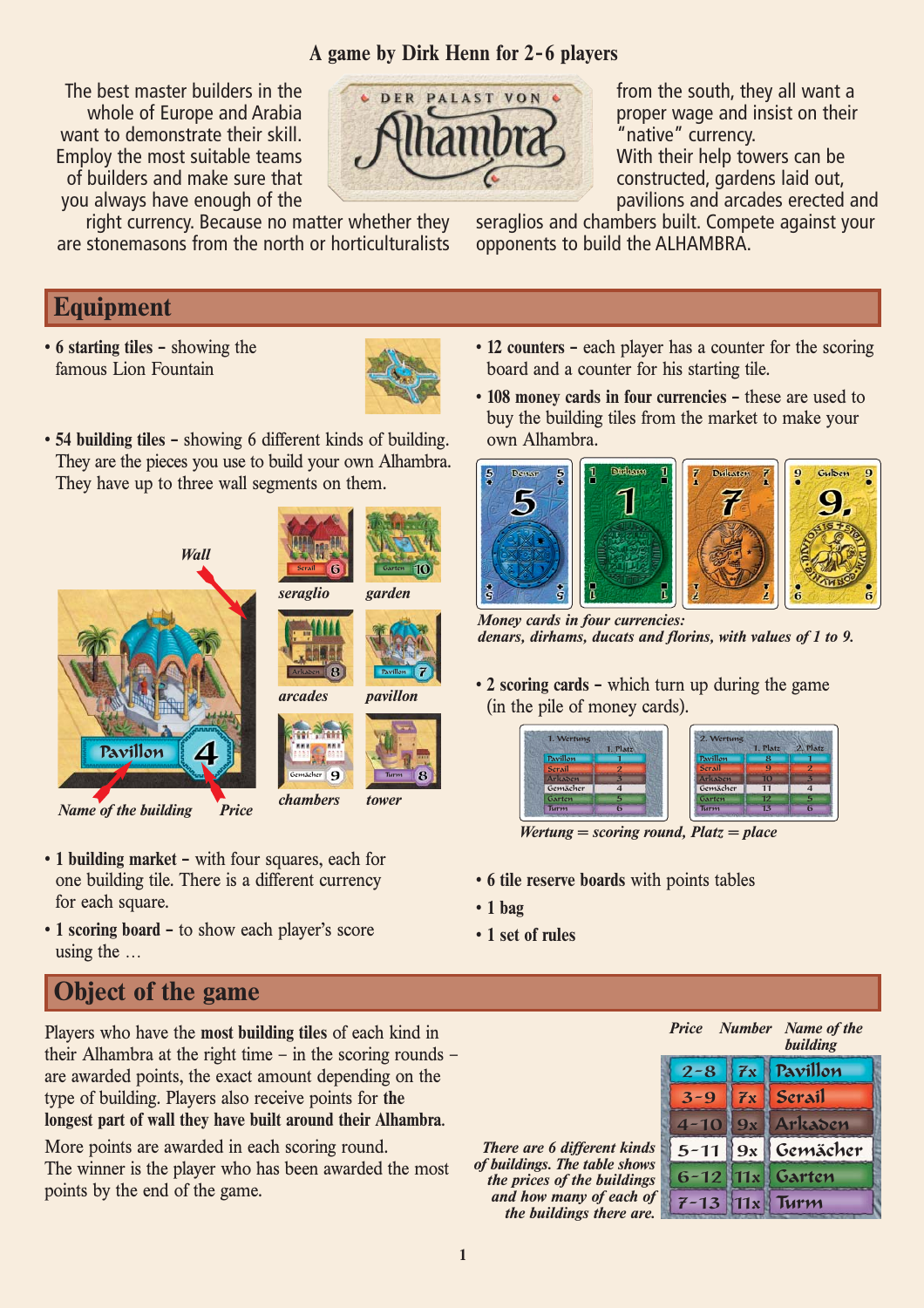# **Getting ready to play**

- Each player is given a **starting tile**, which they place on the table in front of them, and **2 counters** in the colour of their choice. One counter is placed on the starting tile and the other in the bottom left corner of the scoring board.
- The 54 building tiles are put in the bag ready for the start of play.
- Put the **building market** in the middle of the table and the **scoring board** at the end of the table.
- **4 building tiles** are taken at random from the bag and **placed** in order on the four numbered squares of the **building market**, beginning with square 1.



Each player is given a **tile reserve board with a points table** which he puts in full view in front of him. The points table shows how many there are of each kind of building tile and how many points can be won with them.





*Starting tile*



*Building market*

- The two scoring cards are taken from the **pack of money cards** and put to one side for the time being: the rest of the pack is shuffled.
- Each player is now given their **starting money**. To do this one card at a time is taken from the money pile and placed face-up in front of a player until the **total is 20** or more (the currency is not important at this stage). The next player is then given their money. When all the players have been given their money, they pick up their cards. From now on each player's money is kept secret.
- The player with the fewest cards starts; if two or more players are equal the player with the lowest amount of money starts. If the players are still equal the youngest starts.
- Finally, **4 more money cards** are laid face-up in the middle of the table next to the building market.
- The rest of the money cards are divided into five roughly equal piles. Put the "1st Scoring Round" card into the second pile and the "2nd Scoring Round" card into the fourth.

Then put the piles on top on one another again with the fifth pile on the bottom, then the fourth, the third, the second and finally the first at the very top. The whole pile is then placed face-down next to the building market. *Note: This ensures that no-one receives money totalling more than 28 or less than 20.*



*Note: This ensures that the two scoring cards do not come into the game too early, too late, or too soon after one another.*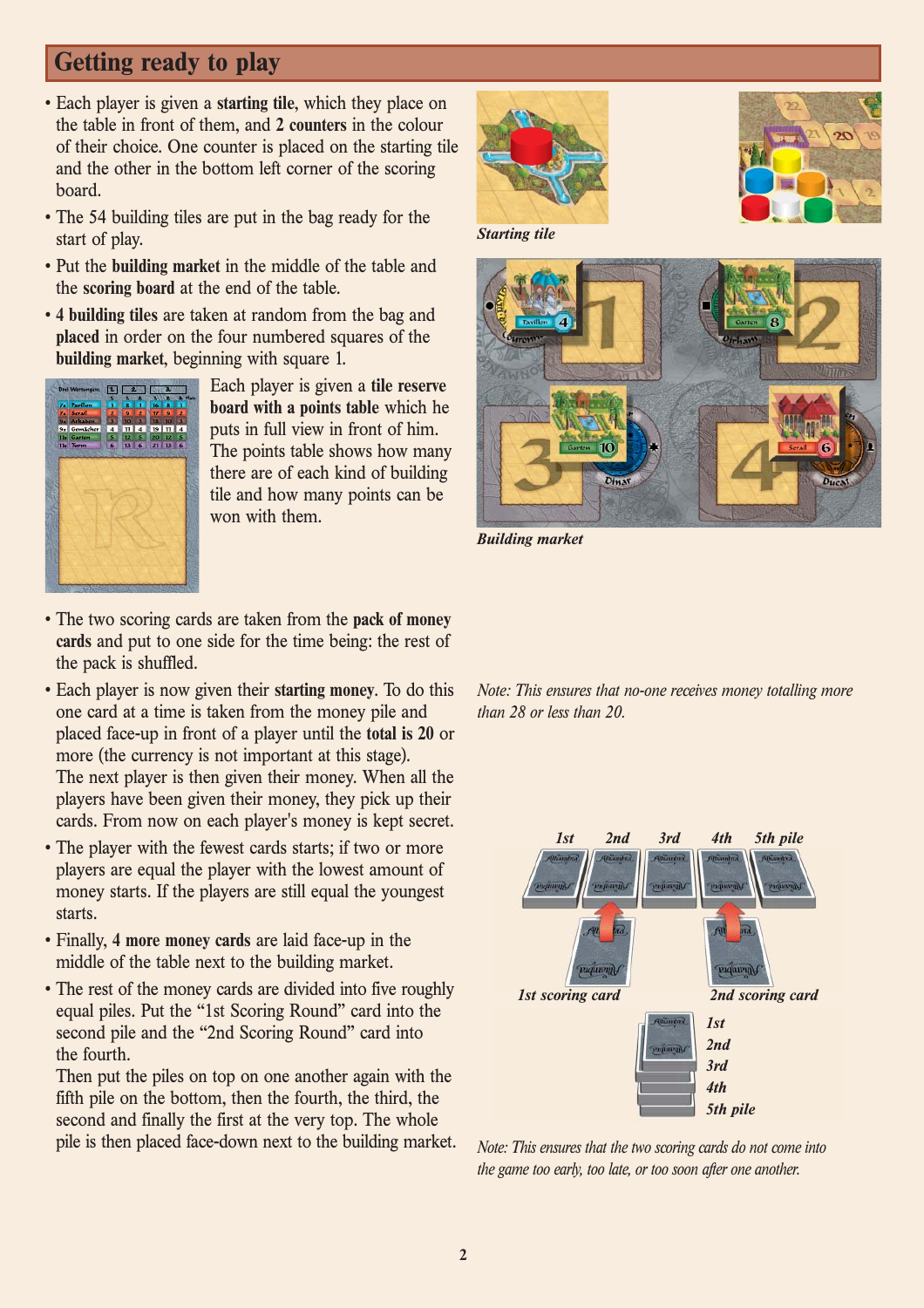# **How to play**

Play proceeds in a clockwise direction, beginning with the starting player.

The player whose turn it is must do one of three things:

- **Take some money**
- **Buy and position a building tile**
- **Redesign their own Alhambra**

After a player's turn is over any money cards and building tiles which have been removed are replaced with new ones so that there are always 4 of each.

### **Taking money**

A player can take **any one of the money cards** from those lying face-up, or **several money cards if they do not add up to more than 5** (the currency does not matter).



*Example: you could take both the cards on the left or one of the other two*

### **Buying and positioning building tiles**

#### **Buying the tiles**

A player can buy **a building tile** from the building market. He must pay **at least the price shown on the tile** and use the currency displayed next to the tile in the building market. **But take care – no change is given!**

The money used to pay for the tile is placed on a discard pile next to the building market.

**If you can pay the exact amount it is still your turn and you can decide once more which of the three options you would like to take.**

While it is your turn **no new tiles are placed on the building market**. It is **only at the end of your turn** that the empty squares are refilled with new tiles.

**It is therefore possible to carry out a maximum of 5 actions during your turn (paying the exact amount four times and then either taking money or redesigning your Alhambra).**

### **Positioning the tiles**

### You can either:

add your new building tile to your Alhambra or place it on your reserve board. You can have as many building tiles on your reserve board as you want.



*Example: You want a garden for your Alhambra. The garden on offer costs 10 denars. You have two money cards of this currency in your hand and decide to buy the garden. As you cannot pay the 10 denars exactly (you have 11) your turn is over; you do not receive any change.*

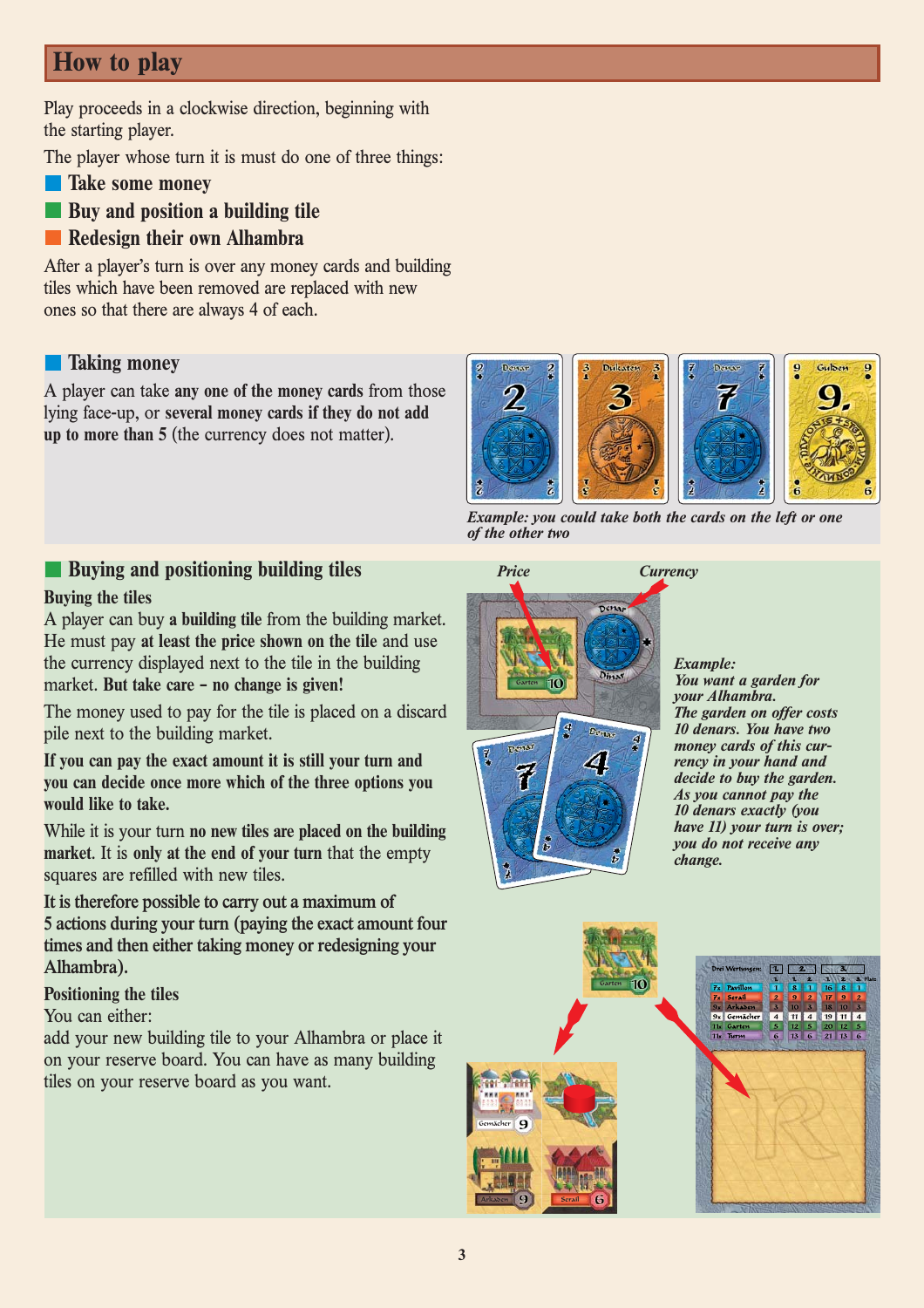## **Rules for building your Alhambra**

You must build your Alhambra according to the following rules:

- All building tiles must be **the same way round** as your starting tile (i.e. all roofs must point upwards).
- **Adjoining sides must be the same** i.e. they must either both have a wall or both not have a wall.
- You must be able to reach each new building tile **"on foot"** from the starting tile without crossing a wall and without going off the tiles.
- Each new tile must be joined to your Alhambra by **at least one side** (i.e. it cannot be joined just at a corner).
- You must not leave **any "spaces"** (i.e. an empty area surrounded on all sides by building tiles).

#### *The following combinations are NOT allowed:*



*The tile is the wrong way round*



*A side with a wall is joined to a side without a wall.*



*The "on-foot rule" has not been followed: the tower cannot be reached from the starting tile without crossing a wall.*







*Putting the "Arcades" tile in the position shown would create an empty area completely surrounded by tiles.*

### **Redesigning your Alhambra**

There are three ways in which you can redesign your Alhambra:

- You can take a building tile from your **reserve board and add it to your Alhambra.**
- You can **remove** a building tile from your Alhambra and **put it on your reserve board**.
- You can **exchange** a building tile on your reserve board for one in your Alhambra. If you do this the new building tile in your Alhambra must go in exactly the same place as the one you remove.

When you are redesigning your Alhambra you must still follow the building rules. **You are not allowed to remove the starting tile or exchange it for another tile.**

*Example: you buy a building tile and pay the exact amount so it is still your turn.*

Gemächer

**WARNER** 

*You decide to buy another building tile and you manage to pay the exact amount again.*

*It is therefore still your turn and you decide to redesign your Alhambra. You can for example remove a building tile from your Alhambra and exchange it for one on your reserve board.*

*This brings your turn to an end. You can now add your newly bought building tiles to your Alhambra by placing them in the best possible position or alternatively you can put them on your reserve board.*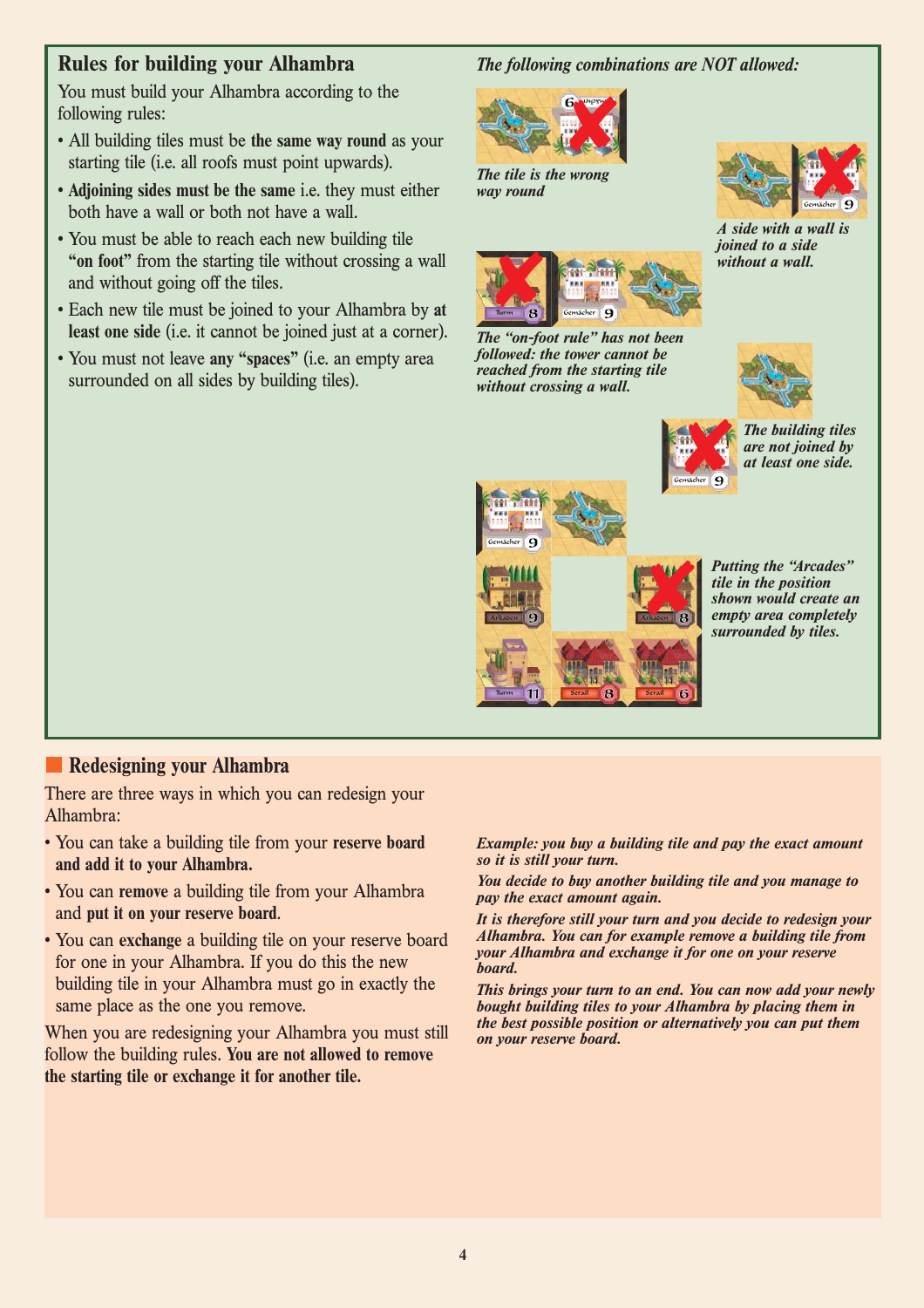## **At the end of your turn**

It is only **right at the end** of your turn  $-$  i.e. after any redesigning you may have carried out – that you add the **building tiles you have bought** to your Alhambra or place them on your reserve board. You can add the newly bought building tiles **in any order you wish**.

When your turn is over it is the next player's turn. Before the next player decides what to do, any **money cards or building tiles which have been removed** are **replaced with new ones** so that there are four of each again. If you reach the end of the money cards the discarded money is shuffled and placed face-down to make a new pile.



*Example: the tiles on 2 and 4 have been removed. The squares are refilled in order – the first tile goes on 2 and the second on 4.*

# **Scoring**

There are **3 scoring rounds** during the game. The first two take place when the scoring cards are drawn from the pile of money cards. The third and **final scoring round takes place at the end of the game**.

When a scoring card is drawn it is put to one side (withdrawn from the game) and the next card or cards are used to make the number of money cards up to four. But before the next player starts his turn the scores are calculated.

In each scoring round, points are awarded to whoever has the most of each kind of building. Players are also given points for the length of the wall around their Alhambras.

### **Points for having the most of each kind of building**

Points are awarded for **having the highest number of one of the different kinds of buildings**. The number of points a player receives depends on which kind of building it is.

In each case, the player with the most buildings is awarded the points for 1st place indicated on the **scoring card** next to the name of the building.

Only the players with the **most buildings** of each kind receive points when the "1st Scoring Round" card is drawn.

Points are awarded in the later rounds as follows: in the **"2nd Scoring Round"** (which takes place when the "2nd Scoring Round" card is drawn), **points are awarded to the players with the highest number and second highest number of building tiles of each kind**.

If several players tie, the **points** for the respective places are **shared**. Points are always rounded down.

The 3rd round of scoring takes place at the end of the game; points are then also awarded to the players with the third highest number of buildings of each kind as shown in the example and on the **points table on the tile reserve board**.

**Take care: building tiles on the reserve boards are NOT counted towards players' scores.**

*Note: the price of the building is not important for the scoring, just the number of tiles! You must have at least 1 building tile of a particular kind to be awarded points for that category*

| 1. Wertung |                  |
|------------|------------------|
|            | 1. Platz         |
| Pavillon   |                  |
| Serail     | 2                |
| Arkaden    | 3                |
| Gemächer   | $\boldsymbol{4}$ |
| Garten     | 5                |
| Turm       | 6                |

*Example: The player with the most chambers is awarded 4 points.*

|          | 1. Platz | 2. Platz         |
|----------|----------|------------------|
| Pavillon | 8        |                  |
| Serail   | q        | 2                |
| Arkaden  | 10       | 3                |
| Gemächer | 11       | $\boldsymbol{4}$ |
| Garten   | 12       | 5                |
| Turm     | 13       | 6                |

#### *Example: The player with the most towers is awarded 13 points. The player with the second highest number of towers is awarded 6 points.*

#### *Example:*

*Kim and Nina each have 4 towers. They share the points for 1st and 2nd place:*  $13 + 6 = 19$  *points. The number is divided by two and rounded down so they are each awarded 9 points.*



*These are the points awarded in the 3rd scoring round.*

*Example: The player with the highest number of pavilions is awarded 16 points. The player with the second highest number of pavilions is awarded 8 points. The player with the third highest number of pavilions is awarded 1 point.*